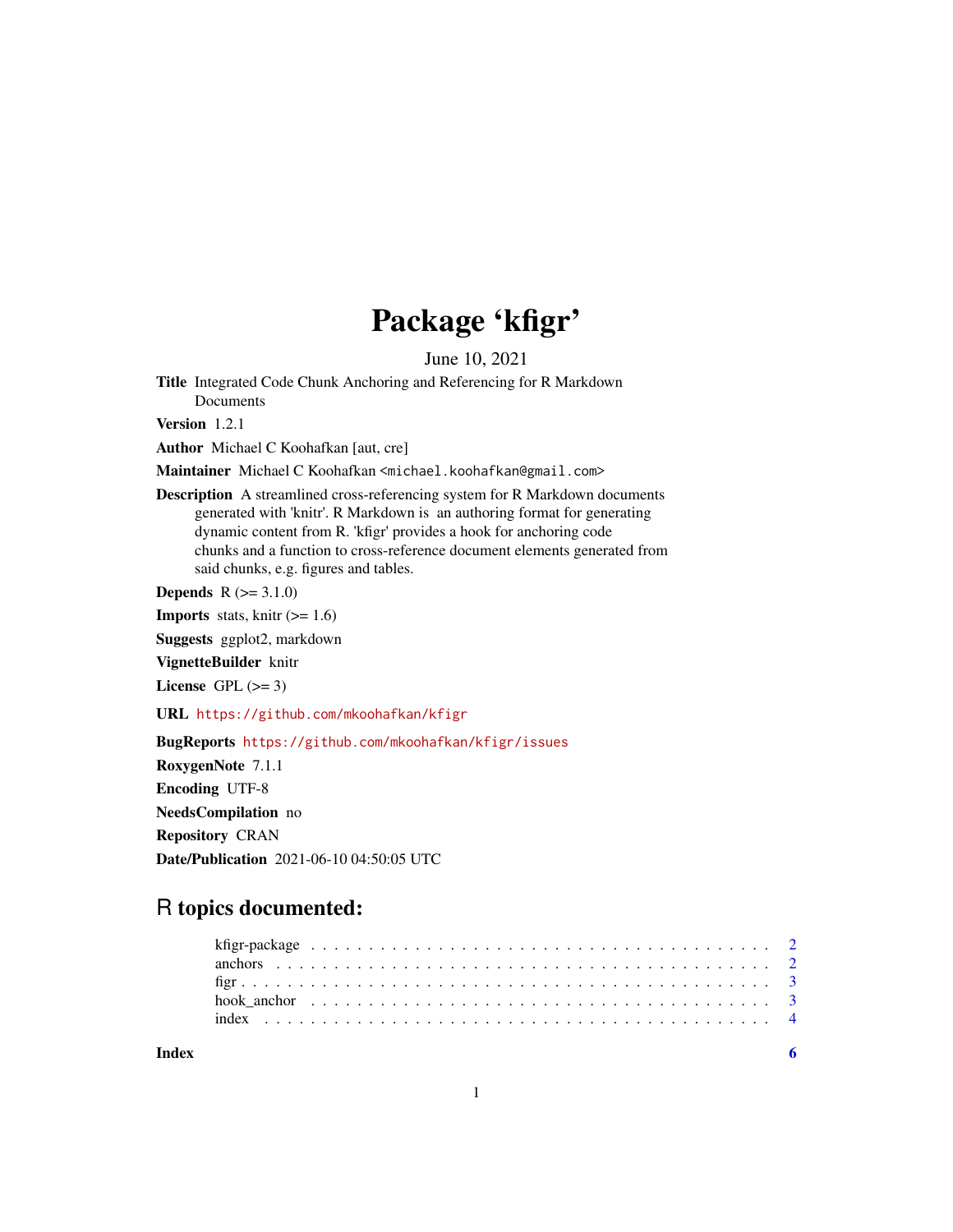<span id="page-1-0"></span>

#### Description

A streamlined cross-referencing system for R Markdown documents generated with 'knitr'. It provides the chunk hook anchor and a cross-referencing function figr. See the vignette to get started.

<span id="page-1-1"></span>anchors *Anchor Information*

#### Description

Retrieves diagnostics such as the anchor index and history. Use for code verification and troubleshooting. Also used internally by kfigr.

#### Usage

anchors(tag)

#### **Arguments**

tag Optional specification of return type. tag = "index" returns a dataframe listing the chunk labels, asigned types and index numbers. tag = "history" returns a dataframe listing all reference calls, in order.

#### Value

If tag = "index", a dataframe listing all anchored chunks. If tag = "history", a dataframe listing all references made, in order. If the value of tag matches a specific type, all references of that type are provided in a list. If tag is missing, all references of all types are provided in a nested list.

#### Examples

```
figr("foo", type="figure")
figr("bar", type="table")
figr("test", type="figure")
anchors()
```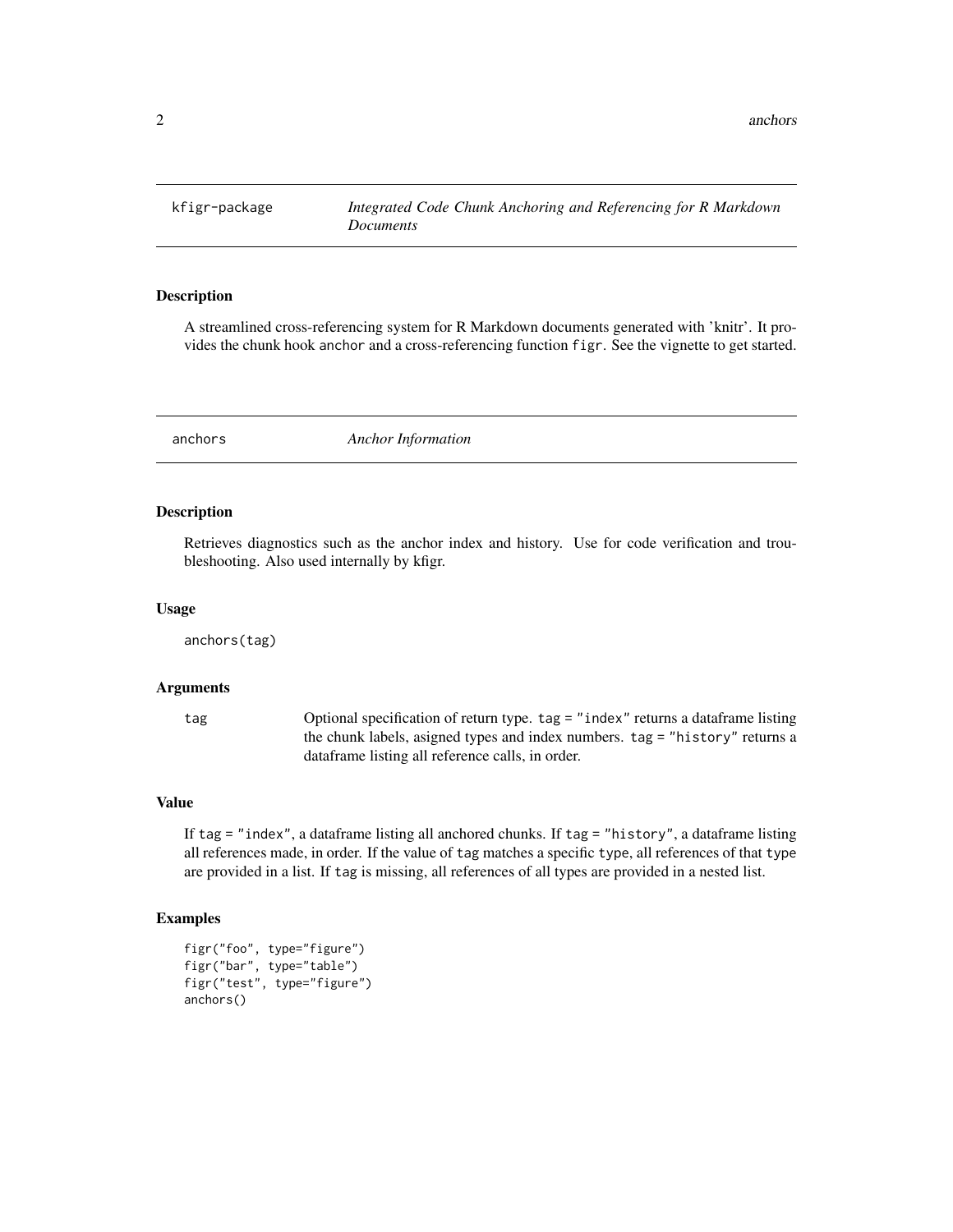<span id="page-2-1"></span><span id="page-2-0"></span>

#### Description

Reference a code chunk.

#### Usage

figr(label, prefix, link, type)

#### Arguments

| label  | The code chunk label.                                        |
|--------|--------------------------------------------------------------|
| prefix | Logical: return the prefix (chunk type) along with the rank. |
| link   | ### Logical: Place an HTML link to the anchor?               |
| type   | The type of the referenced chunk.                            |

#### Value

A text or url reference to the code chunk.

#### Examples

```
figr("test", type="reference")
figr("test")
figr("test", TRUE, link=FALSE)
if(interactive()){
  require(knitr)
  opts_knit$set(kfigr.prefix=TRUE, kfigr.link=TRUE)
  figr("test")
}
```
hook\_anchor *Anchor Chunk Hook Extension for package:knitr*

#### Description

knitr hook functions are called when the corresponding chunk options are not NULL to do additional jobs beside the R code in chunks. kfigr provides the hook "anchor" which adds an HTML anchor tag immediately above a code chunk.

#### Usage

hook\_anchor(before, options, envir)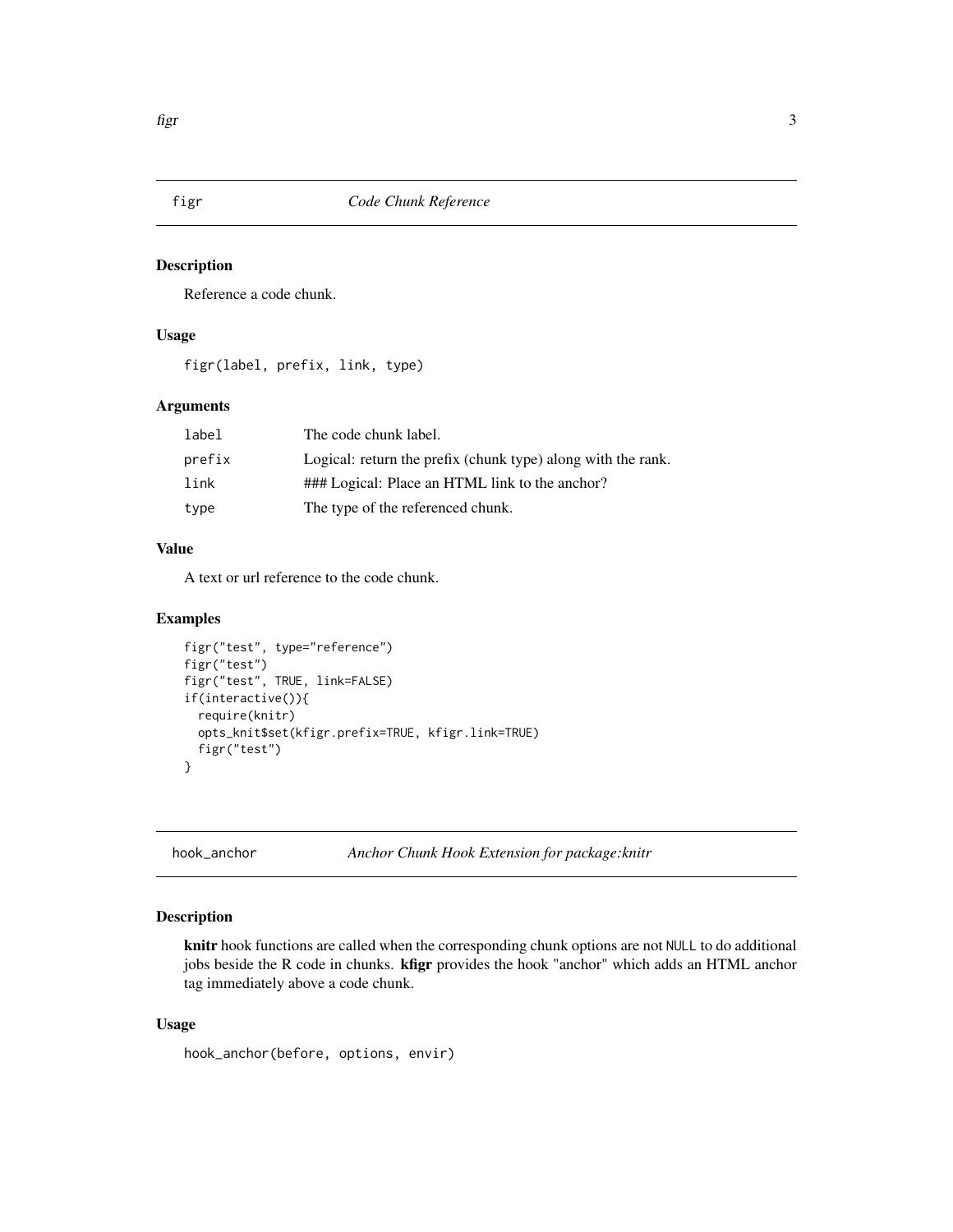#### <span id="page-3-0"></span>Arguments

before, options, envir see references

#### Details

the function hook\_anchor is set as a hook in knitr when kfigr is attached (and removed when kfigr is detached). It writes an HMTL anchor tag directly above a code chunk in the form <a name="chunk-name"></a> where chunk-name is the chunk label contained in options\$label.

#### References

<http://yihui.org/knitr/hooks#chunk-hooks>

#### See Also

[figr](#page-2-1), [anchors](#page-1-1)

#### Examples

```
## Not run:
require(knitr)
knit_hooks$set(anchor = hook_anchor)
# then in code chunks, use e.g. the option anchor = "figure"
```
## End(Not run)

index *Chunk Indexing*

#### Description

(Internal) index a chunk. Should not be called by the user directly.

#### Usage

```
index(label, type)
```
#### Arguments

| label | The chunk label.                 |
|-------|----------------------------------|
| type  | The type of chunk to be indexed. |

#### Value

The rank of the indexed chunk.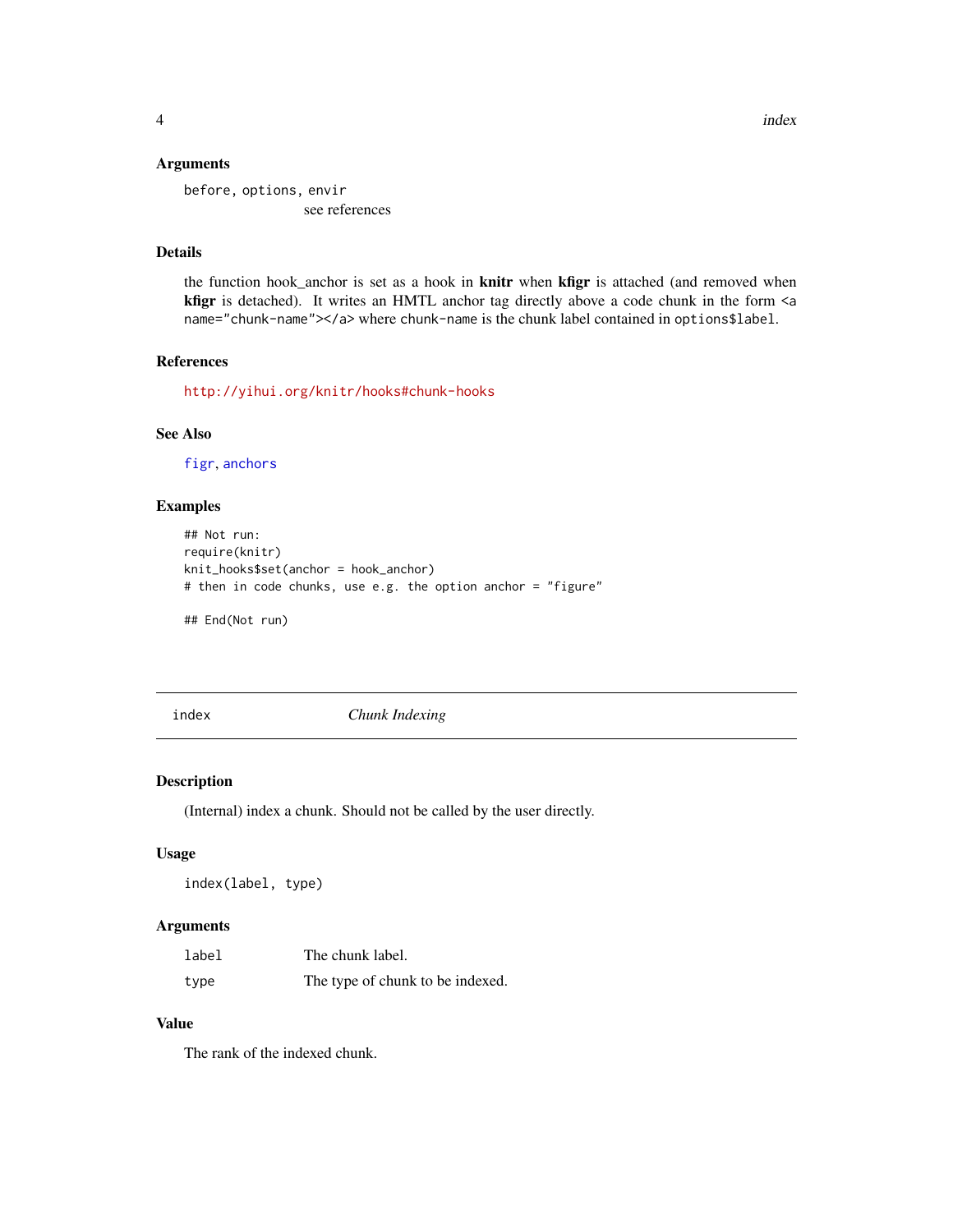<span id="page-4-0"></span>index

#### See Also

[figr](#page-2-1) , [anchors](#page-1-1)